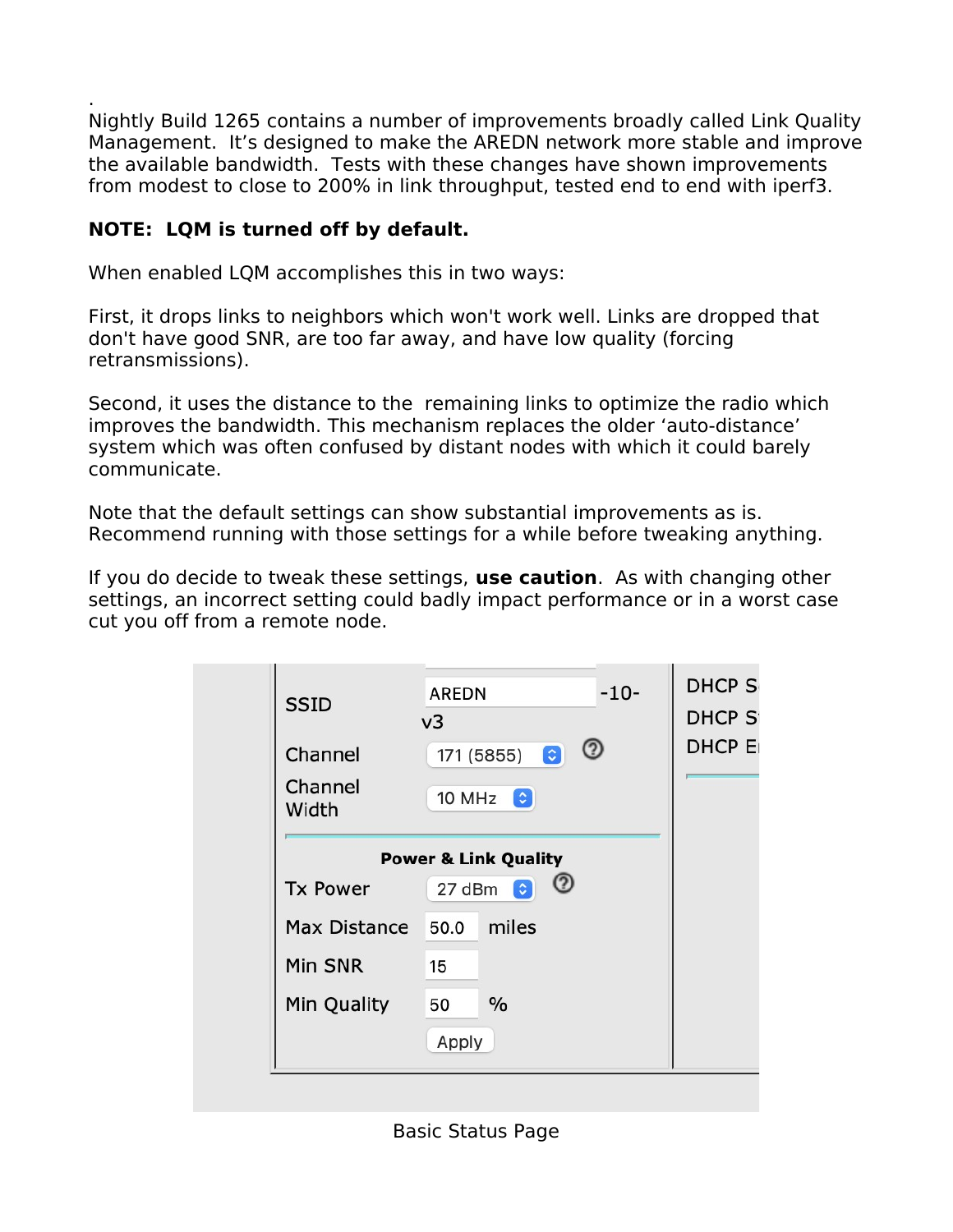

LQM Controls on the Advanced Configuration page - tweak with caution

## **LQM Controls parameter explanations**

margin snr - When the SNR calls below the min snr value, this is the additional amount the SNR must rise above the min\_snr before the node is considered good again. This avoid nodes bouncing in and out of a valid state.

min distance - When long and short links are mixed, the short links performance will be effected by the longs links. You may want to increase this value to exclude the short links, forcing them to use a more performant connection to a different node.

margin quality - Similar to the margin snr, but for the quality value (hysteresis)

ping\_penalty - Every link to a neighbor is pinged once per minute to measure the connection latency. If this latency is  $> 1$  second, this amount is subtracted from the quality value to reflect the poor link performance.

user blocks - a comma separated list of MAC addresses which will be blocked regardless of anything else. MAC addresses must be upper case only, colon delimited, comma separated, no whitespace. USE AS A LAST RESORT.